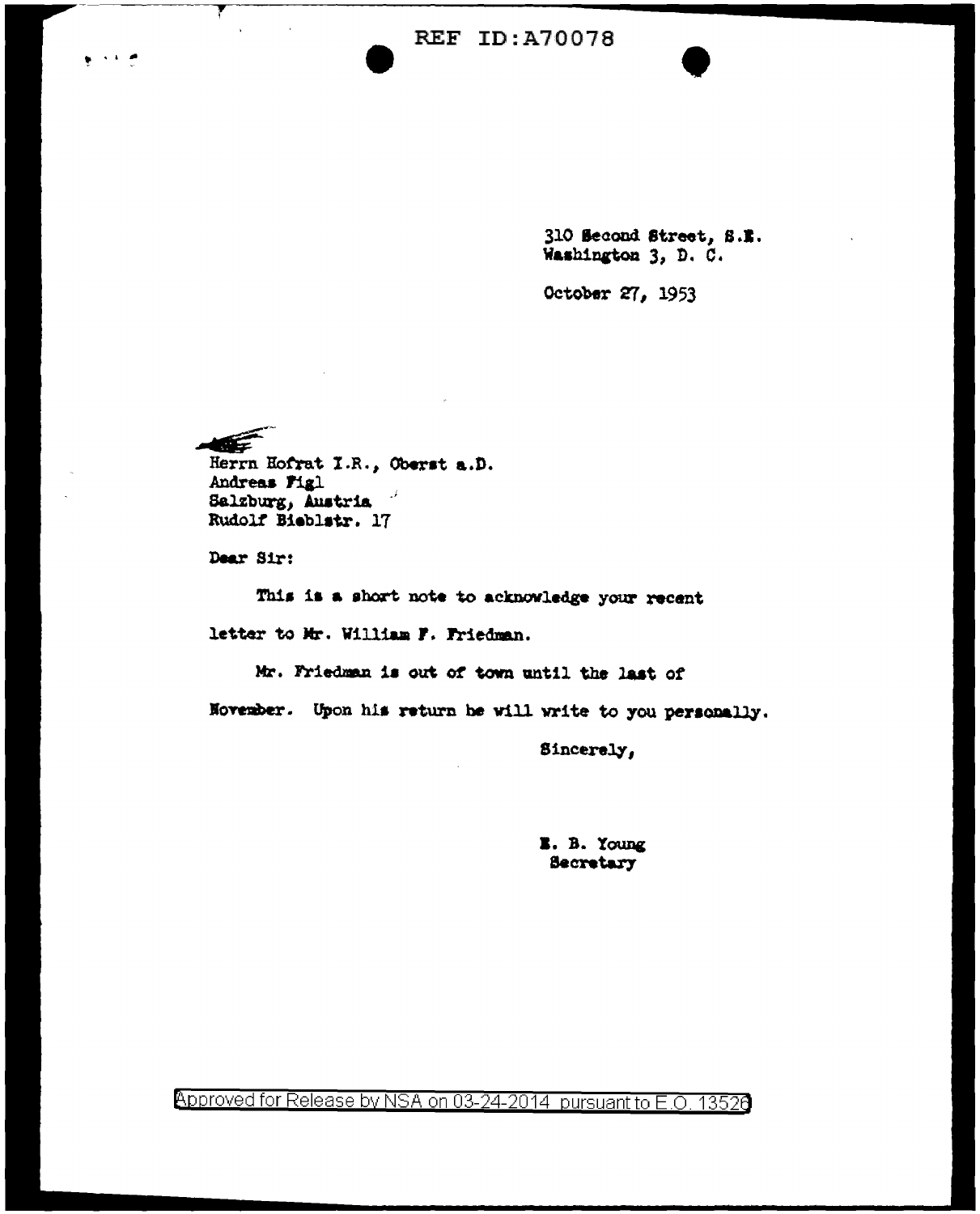

310 Second Street, S.E. Washington 3, D. C.

14 May 1954

Herr Hofrat I.R., Oberst a.D. Andreas Figl Rudolf Bieblstr. 17 Salzburg, Austria

My dear Celonel Figl:

First let me apologize for the long delay in answering your letter of 25 September 1953 and in acknowledging receipt of your second letter of 1 February 1954. I can only crave your indulgence and say that between being out of the country and finding much more business than I could handle there has been not enough time to do what I'd like to do. I hope you will forgive me for my seemingly discourteous and apparently neglectful treatment of your letters.

I gather frem your first letter that you wish to sell or otherwise dispose of the manuscript of certain of your writings on the subject of cryptography and cryptanalysis. I rather imagine that you have placed a considerable monetary value on your manuscripts and I must tell you that their purchase for my ewn cellection would undoubtedly represent much more than I could afford to pay out of my own resources. It is possible, however, that there may be ethers who might be interested in acquiring them. Much would therefore depend upon their content and the value you attach to them.

Perhaps a good way of assessing or appraising the utility and pessible monetary value of the manuscripts would be if I could find a friend in the vicinity of Salzburg who might be taken inte your confidence and be shown these documents; he could then tell me what he thinks and then I might ascertain what the possibilities might be for their sale to samebody in the United States. If such visitor would be acceptable to you, please let me know and I will see what can be done.

Once more may I apologize to you and send my cordial greetings.

Sincerely,

WILLIAM F. FRIEDMAN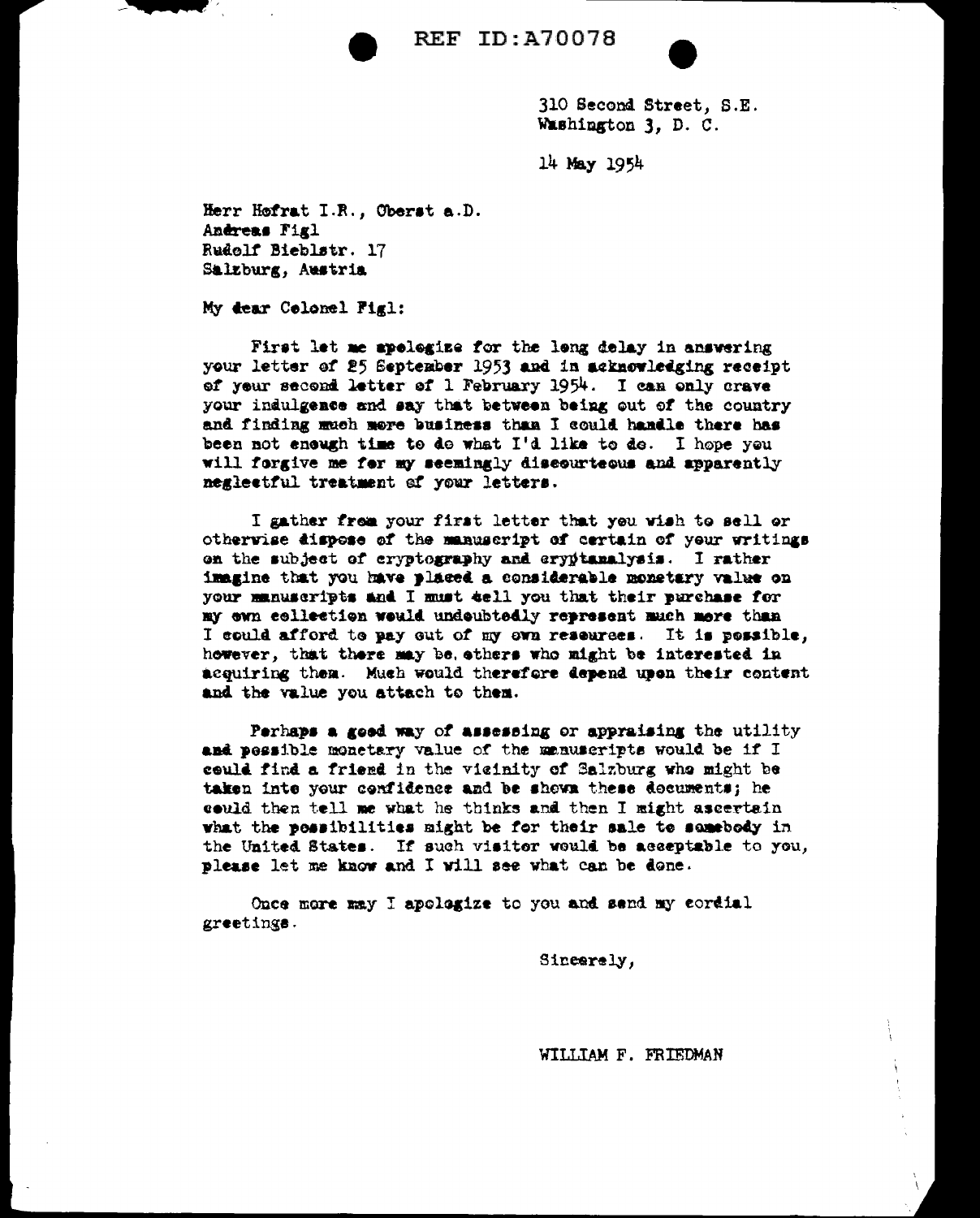**REF** ID:A70078 MIT FLUGPOST **CTERRATE**  $\mathscr{M}$  $7026.6$ FRIFDMANN William  $\mathbf{F}$ 424 North George Mason Drite NGTON AEROGRAMN AÉROGRAMME g i hi a USA AIR LETTER 4 NICHTS EINSCHLIESSEN, SONST KEINE BEHANDLUNG ALS AEROGRAMM **Heimt L RI-Obernum** SALZBURG, Rudolf Dieblsfr ٠.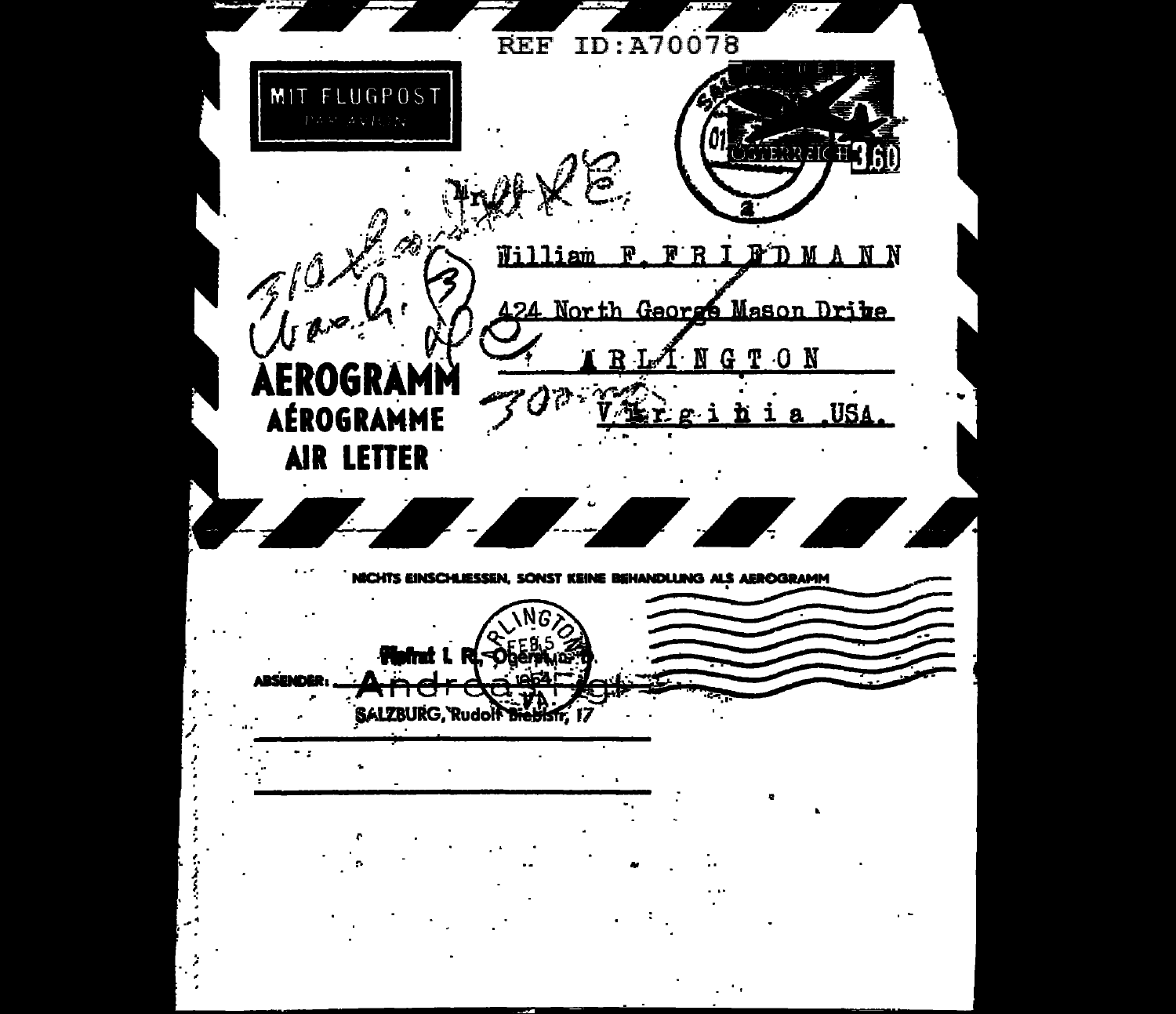ID:A70078 Salzburg, am 1. Februar 1954

**Ar. William F. FRIEDMANN** 

424, North George Mason Drive **ARLINGTON** 

Virginia, U.S.A.

SEHR GEEHRTTR HERR

Auf meinen Brief an Sie vom 24. September 1953 bekam ich am Su. Oktober v.J. von Ihrem Sekretär Mr.E.B. Young ito.27.X.1953 <sup>A</sup>achricht, dass Sie bis Ende November verreist iren und erst nach Ihrer Heimkehr mir persönlich schreiben irden.

Bis heute traf diese Nachricht nicht hier ein und at es nicht ausgeschlossen, dass Ihr Brief am Postwege her prloren ging. Solcher Verlust wäre umso bedauerlicher. weil Ih gerade dem Gutachten und der Berwertung eines so bedeuenden und anerkannten "achmannes, wie Sie, sehr geschätzter irr Friedmann sind, gröszte Wichtigkeit beimesse.

Ich bitte daher um bezügliche Nachricht, eventuell ederholung Ihrer etwa in Verlust geratenen Antwort an mich. Mit fachkollegialem Grusze und der Versicherung

besonderer Wertschätzung bin ich

Ihr Andrond fighting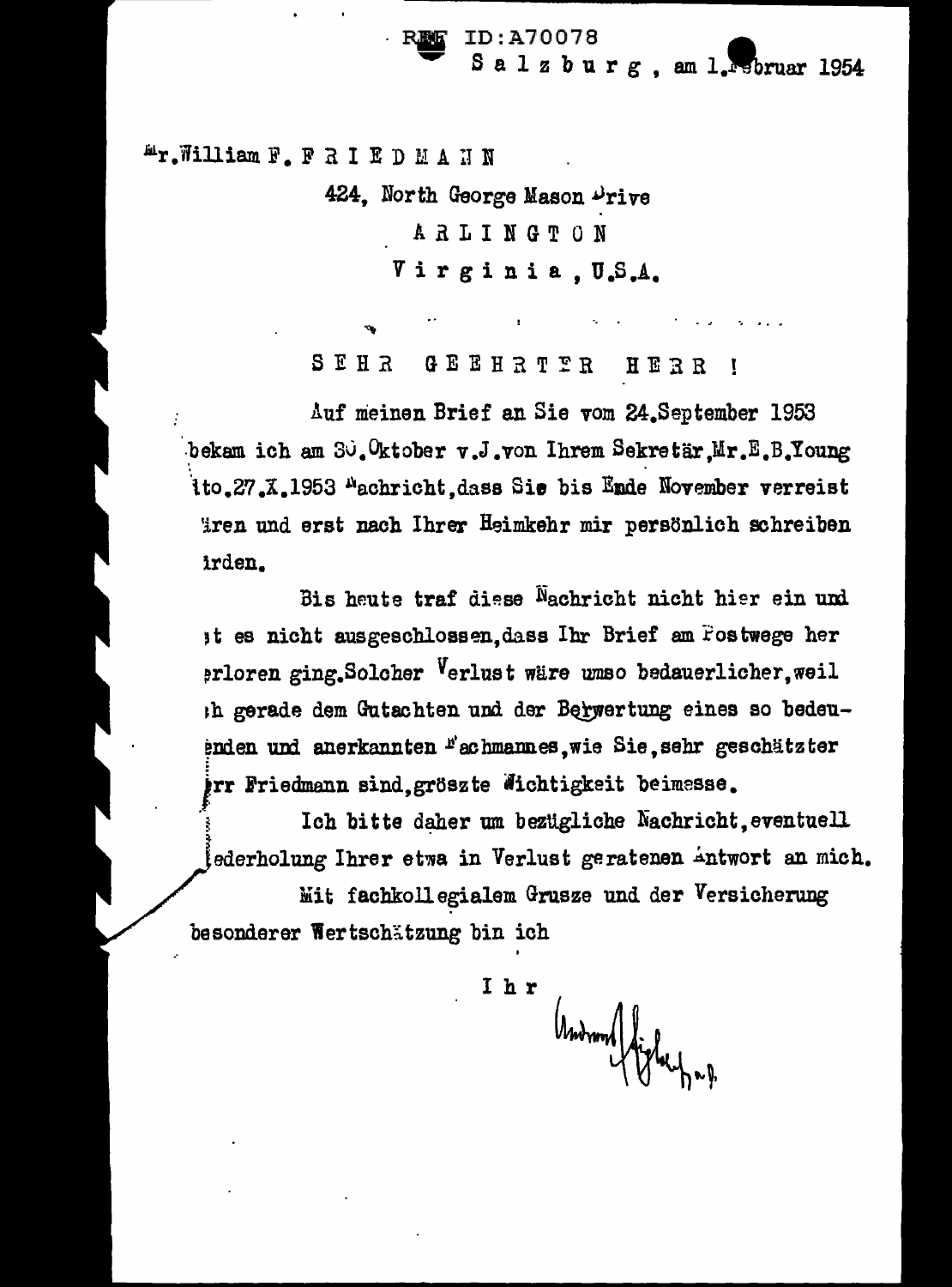REF  $J_1: A_2 \ 0 \ 0 \ 0 \ 0 \ R$  G 25th sptember 1953

### DIAR MISTER FRI I.DIANN '

By virtue of practical industry acquainted with your illustrious name I read in J.Galland's book: Bibliography of Literature of cryptology  $-$  a long series of your works concerning this sphere of scientific branch,whose the fewest.(I am sorry to say) are to be bought in book-trade.

Some years ago I had to translate into German for a friend the work entitled:'L'indice des coincidences•.On this occasion I could study it thoroughly,whenoe it was possible to draw a conclusion upon the high spirit and the enormous importance of your other works.

After having got your address from my friend , Mr. J.H. W a i t e (  $57$  Strawbrigge Av., Westmont, New Yersey ) and aware, that you , dear Colonell, know my book:'Systeme des Chiffrie rens' and that you are acquainted with my name (according your'Codes and ciphers' in vol.V of the 'Encyclopaedia Britannica ', moreover firmly convinced, that your ample speciality makes possible to you-I want to ask you for the favour of giving me your precious special advice.

Because the publishing of my 'Systeme des Dechiffrierens• planned in the year 1926 was prevented on the strength of superior order, I produced from sketches, schemes and notes and also by memory a manuscript brought up to the modern point of science, of which I submit following things

- (1) the prospectus
- (2) the register

Hofrat I. R., Oberst a. D. Andreas Fial SALZBURG, Rudolf Bieblstr. T7

(3) the list of supplements to 'Systeme des Chiffrierens'

(4) the list of supplements to 'Systeme des Dechiffrie rens'

I wish to realize these papers.The printing or an other publishing is impossible ,as in consideration of the contents 'officially'declared for 'secret' as on account of my special lifelong liabilities. It remains only the acquisition of the manuscripts for exclusive possession on the part of a collector, an admirer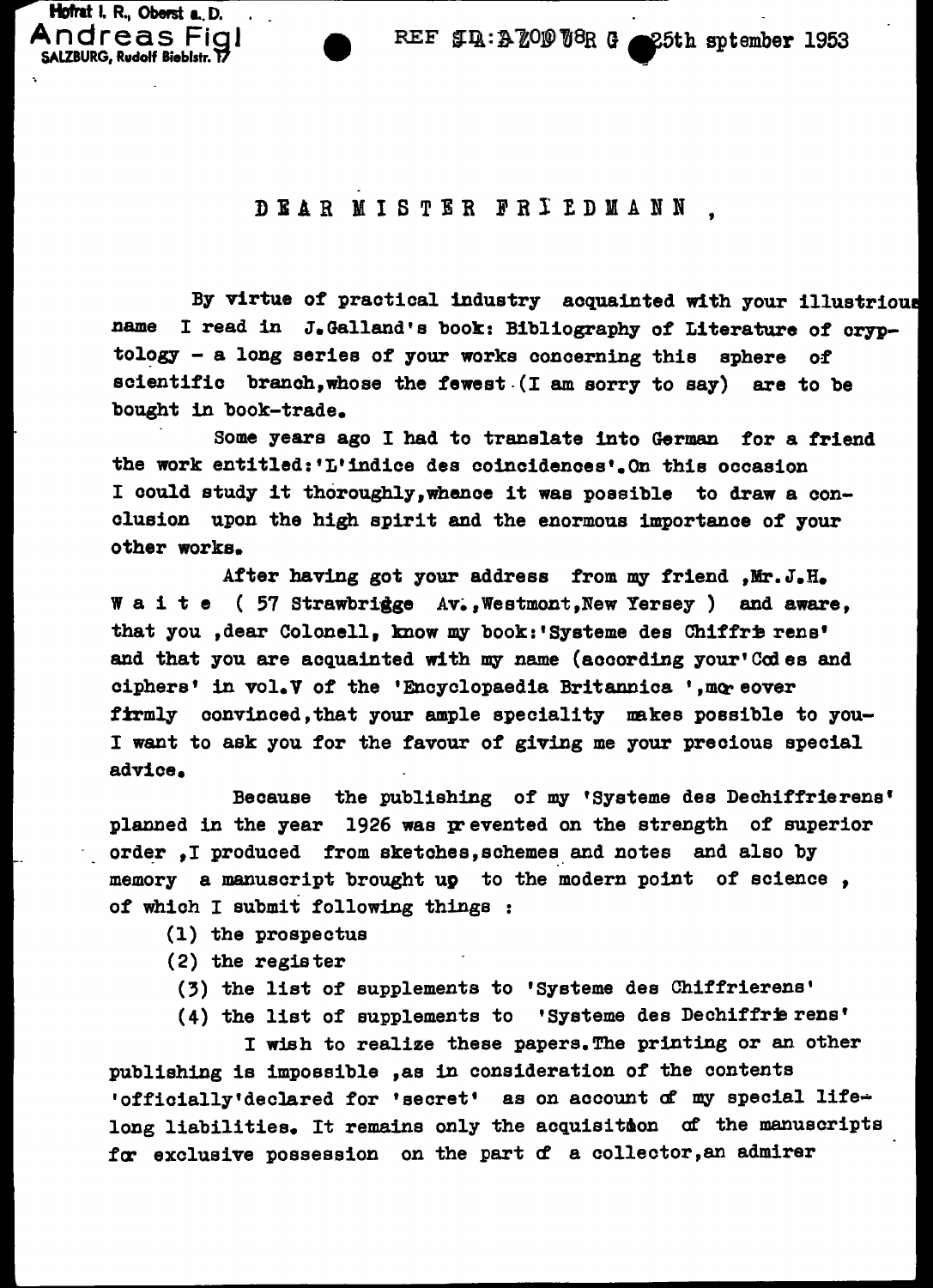of the cryptography or by a great library, taking pride in the possession of this monumental work.

In thus manner the manuscripts could be made available for study to a circle of interested persons as well as to an individual person ,welcome by the possessor.

I beg you to inspect the foresaid documents and to consult me about the value of the manuscripts,in consideration of the circumatance,that they are a work of life during many years perfected and that an acquisition by a purchaser will incorporate in his collection an unique scarcity, a single copy. which makes him as exclusive possessor.

Hoping,that you ,dear collegue,will fulfill my request, I am awaiting your words to that effect with keen attention and I assure you of my best respects ,with oollegial regards

Yours sincerely

Undmald fighery .p.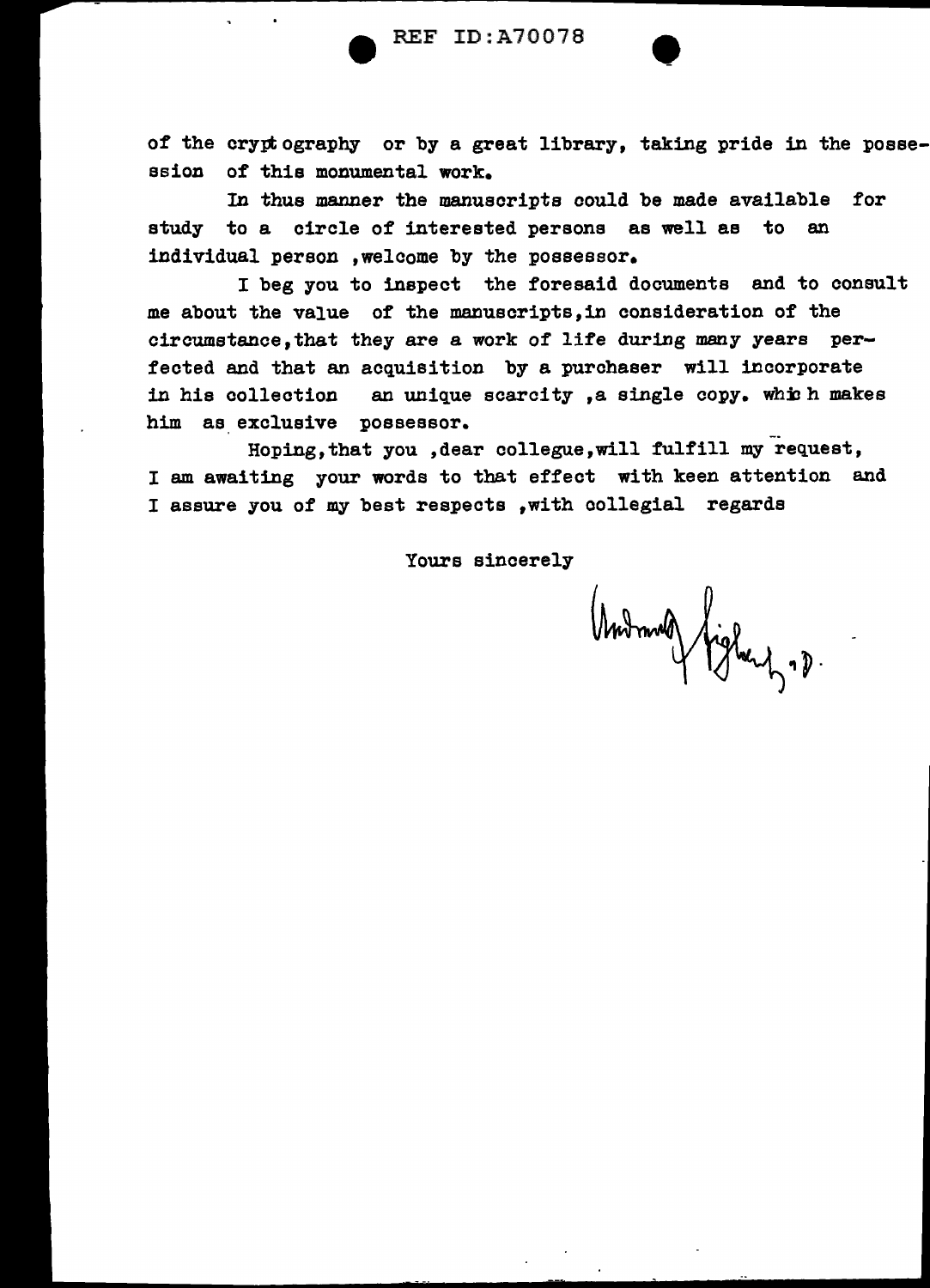**FROSPEKT** 

der

#### SY STEME **DES DECHIPPRIERRENS**

aus Erlebnissen und Erfahrungen in Kriegs- und Friedensseiten dargestellt ven

Andreas FIGL

 $H$ efrat i.R. Oberst a.D.

Der stürmische Ablauf der Menschkeitsgeschichte während der letz-<br>ten Jahrsehnte hat amf allen Gebieten des Wissens und Könnene reschere und gröszere Pertschritte gebraskt, als irgend eine frühere Pocke.

Alle Fernverkehrsmittel:Telegraph, Telephon, Funk, Fernschreiber sind<br>auf neue hebe Entwickelungsstufen gebracht werden, um die gewaltig angewachsene amtliche geschäffliche und private Korrespendenz zu bewältigen.

Der Zerfall alter, gresser Staatengebilde und die Entstehung zahl-<br>reicher neuer kleiner-Staaten hat die Kerrespondensflut noch gestelgert,<br>hat aber auch das Bedürfnis nach Wahr ung der Staats-, Geschäfts-<br>und sonstigen In

Selche Sicherungen innerer Art suchte man in den<br>Geheimschrifte n, welche zahlreiche und verschiedene Systeme<br>zum Chiffrieren in jedem, auch dem höchsten Anspruche gemügendem Ausmasze darbeten.

Infolge dieses lebendigen Interesses nicht mur amtlicher Stellen, sondern auch weiter privater Kreise an diesem Wissensgebiete erschienen nach dem Weltkriege in vielen Kulturländern Werke über die Geheimschreiberei die Kryptegraphie.

In Oesterreich wurde im Jakre 1926 das Werk des ersten und letzten Chefkryptegraphen der ehemaligen k.u.k. österreichisch-ungarischen Armee die

n SYSTEME DES CHIFFRIERENS"+)

herausgegeben, in welchen--als Fortsetzung und II.Bandes--die Ausgabe der

"SYSTEME DES DECHIPPRIERENS"

in Aussicht gestellt worden ist.

"Wis major" weaken and is a problem diese Werkes:<br>"Wis major" weaken and had das Procheinen diese Werkes:<br>1926/27 wurde vom Bundskaplersmeinstabe dazu vermlasst worden war, die<br>Herausgabe verboten, Das zu einem Drittel fer

+)Ven Oberst Andreas FIGL, Verlag Ulrich Moser, Gras 1926(jetzt Styria-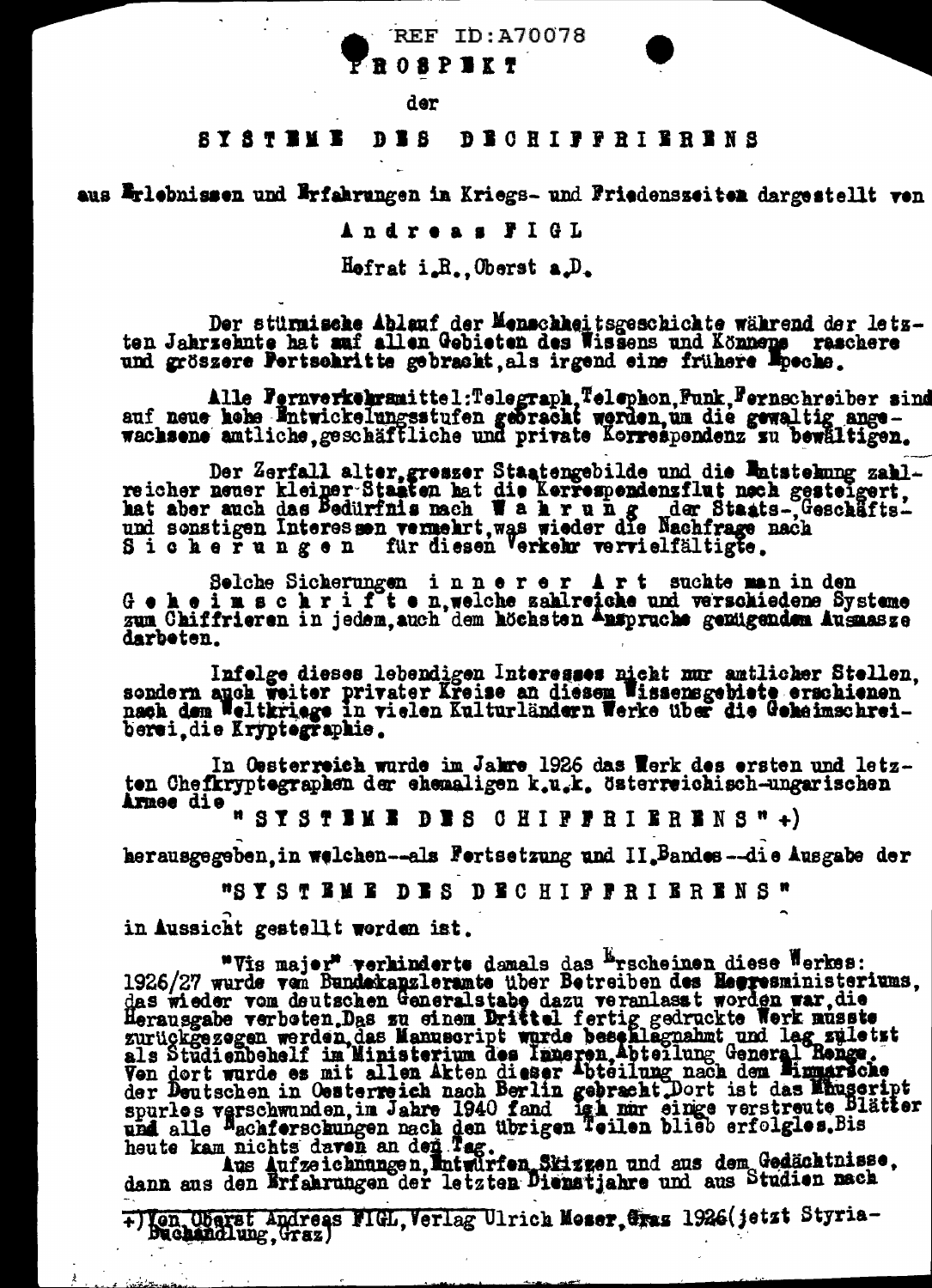meinen Ausscheiden aus der Aktivität, su denen es verker an Zeit gebrach, entstand ein neues, in mancher Hinsicht ergänztes und bereichertes Manuscript der

"SYSTEME DES DECHPRIBRENS"

Wie schon der Titel besagt, ist darin einzig die Kunst dar-<br>gestellt wie die Lösung von Geheimschriften ohne Besitz des zuge-<br>hörigen Schlüssels, als die Enträtselung bewirkt werden kann.<br>Das ganze Werk ist also als Lohr auch von Berufskryptege wird wiese als viraliste uiden, wie auch von Berufskryptege wird wie als viraliste uiden, in den Berufskryptege als die nach von Liepbla-<br>bern sum Belbststudium verwendet werden. Im Vereine mit<br>den

Schlieszlich gibt das Werk die Möglichkeit, daraus Grundsätze und Regeln abzuleiten, wie eigene Geheimschreibebehelfe zu gestalten sind, un die angestrebte Sicherheiten in die angestrebte Sicherheiten der Regerikten, d. A.

Das Werk ist aus der Praxis und für die Praxis geschrieben, doch<br>sind aus begreiflichen Gründen die zur Lösung gestellten Peispiele sol-<br>chen aus dem Verkehrsleben nach gebilde solphare tretzdem ihren Lehrzweck.

Im I.Teile sind die einleitenden Begriffe, die Enträtselungsgrund-<br>lagen und die Verarbeiten, die analytischen Untersuchungen dargestellt.

Der II.Teil gibt die eigentlichen Enträtselungsvergänge von den einfachsten Verfahren bis zu den Zweibüchern, d.s.Kodes aus Uhiffrant und Dechiffrant bestehend, dann die Lösung von Uiberschlüsselungen wieder.

In Nachträgen sind einerseits Verfahren zum Schlusseln enthalten,<br>welche dem Verfasser bis in die jüngste Zeit bekannt wurden; anderergeits<br>ist die Enträtselung solcher Verfahren entwickelt Hiedurch ist das Werk<br>bis in die

Das Mamuscript zählt 281 eng mit Maschine einseitig beschriebene<br>Seiten im Formate 21 x 34 cm. Beigegeben sind 75 Tabellen udgl.mit 49 Hilfs-<br>blättern, einseitig, Fermat 21 x 34 cm.

Die Nachträge zu den "Sytemen des Chiffrierens" zählen 68 wie oben<br>beschriebene Beiten und 28 Tabellen udgl., jener zu den "Systemen des De-<br>chiffrierens"unfasst 68 wie vor beschriebene Beiten und 71 Tabellen udgl.,<br>alle i

Win reichhaltiges Literaturverzeichnis liegt bei und ein genaues

SALZBURG, im September 1953.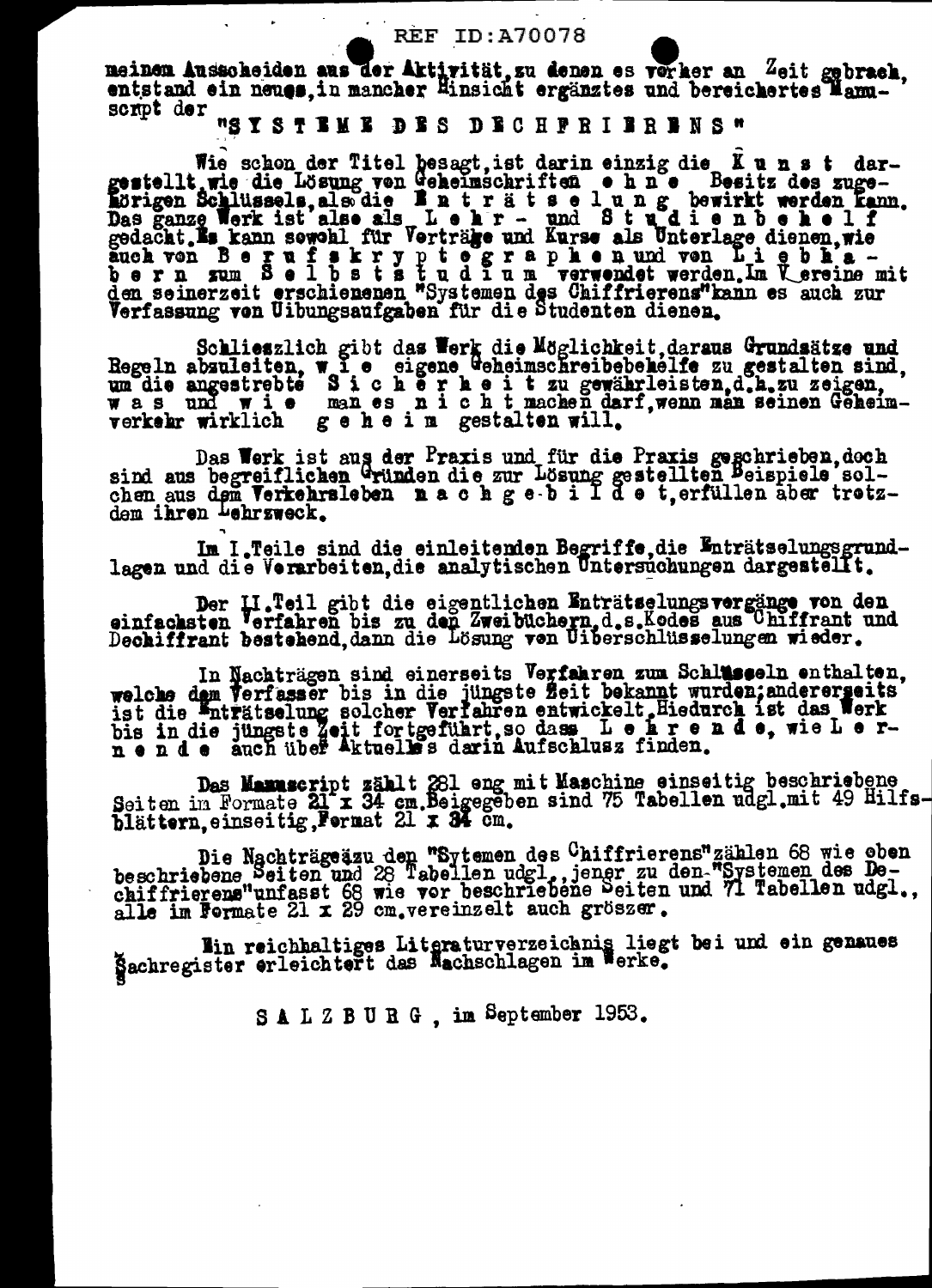SYSTEMS DECEMBERED: A70078<br>INRAPT SYSBERICHNIS. **CONSTRUCTION**  $\overline{a}$ 

| T.ABSCHNITT : EINLEITUNG                                                                                                                                                                                                       |                        |                          |
|--------------------------------------------------------------------------------------------------------------------------------------------------------------------------------------------------------------------------------|------------------------|--------------------------|
| Kapitel:                                                                                                                                                                                                                       |                        | Seite Beilage Halfsblatt |
| Allgemeine Begriffe<br>$\mathbf{I}_{\bullet}$                                                                                                                                                                                  |                        |                          |
| 23345.<br>6.<br>6.<br>6.                                                                                                                                                                                                       |                        |                          |
|                                                                                                                                                                                                                                | $\mathbf{I}$           |                          |
| Materiale und dessen Beschaf fung                                                                                                                                                                                              |                        |                          |
| Massenschriften                                                                                                                                                                                                                |                        |                          |
| 2.Abschnitt: Enträtselungsgrundlagen.                                                                                                                                                                                          |                        |                          |
| 7.Allgemeines                                                                                                                                                                                                                  |                        |                          |
|                                                                                                                                                                                                                                |                        |                          |
|                                                                                                                                                                                                                                | <b>2.4567890101123</b> |                          |
|                                                                                                                                                                                                                                |                        |                          |
|                                                                                                                                                                                                                                |                        |                          |
|                                                                                                                                                                                                                                |                        |                          |
|                                                                                                                                                                                                                                |                        |                          |
|                                                                                                                                                                                                                                |                        |                          |
|                                                                                                                                                                                                                                |                        |                          |
|                                                                                                                                                                                                                                |                        |                          |
|                                                                                                                                                                                                                                |                        |                          |
| S.ABSCHNITT: VORARBEITEN.                                                                                                                                                                                                      |                        |                          |
|                                                                                                                                                                                                                                | 14,15                  | 1,2                      |
| 20. 1 m 3. 5. 1 m 3. 1 m 3. 1 m 3. 1 m 3. 1 m 3. 1 m 3. 1 m 3. 1 m 3. 1 m 3. 1 m 3. 1 m 3. 1 m 3. 1 m 3. 1 m 3. 1 m 3. 1 m 3. 1 m 3. 1 m 3. 1 m 3. 1 m 3. 1 m 3. 1 m 3. 1 m 3. 1 m 3. 1 m 3. 1 m 3. 1 m 3. 1 m 3. 1 m 3. 1 m 3 | 16                     | 1,2,3,                   |
|                                                                                                                                                                                                                                | $\frac{17}{18}$        | <u>ן</u><br>נ            |
|                                                                                                                                                                                                                                |                        |                          |
|                                                                                                                                                                                                                                |                        |                          |
|                                                                                                                                                                                                                                |                        |                          |
|                                                                                                                                                                                                                                |                        |                          |
|                                                                                                                                                                                                                                |                        |                          |
| II. TEIL.                                                                                                                                                                                                                      |                        |                          |

DIE ENTRAFTSELUNGSARBEITEN.

4. ABSCHNITT. DIE ENTRAMPLEMENT VON BUCHSTABENVERPAHREN.

|  | 35. Enträtselung einfacher Würfel<br>36. Ten Nihilistenquadraten | 21<br>20<br>22<br>22<br>23<br>23<br>24<br>$\overline{25}$ |  |
|--|------------------------------------------------------------------|-----------------------------------------------------------|--|
|  |                                                                  | <b>ş</b><br><b>238233</b>                                 |  |
|  | Doppelalphabeten, J.Beigpiel                                     | 29/2                                                      |  |

 $\sim$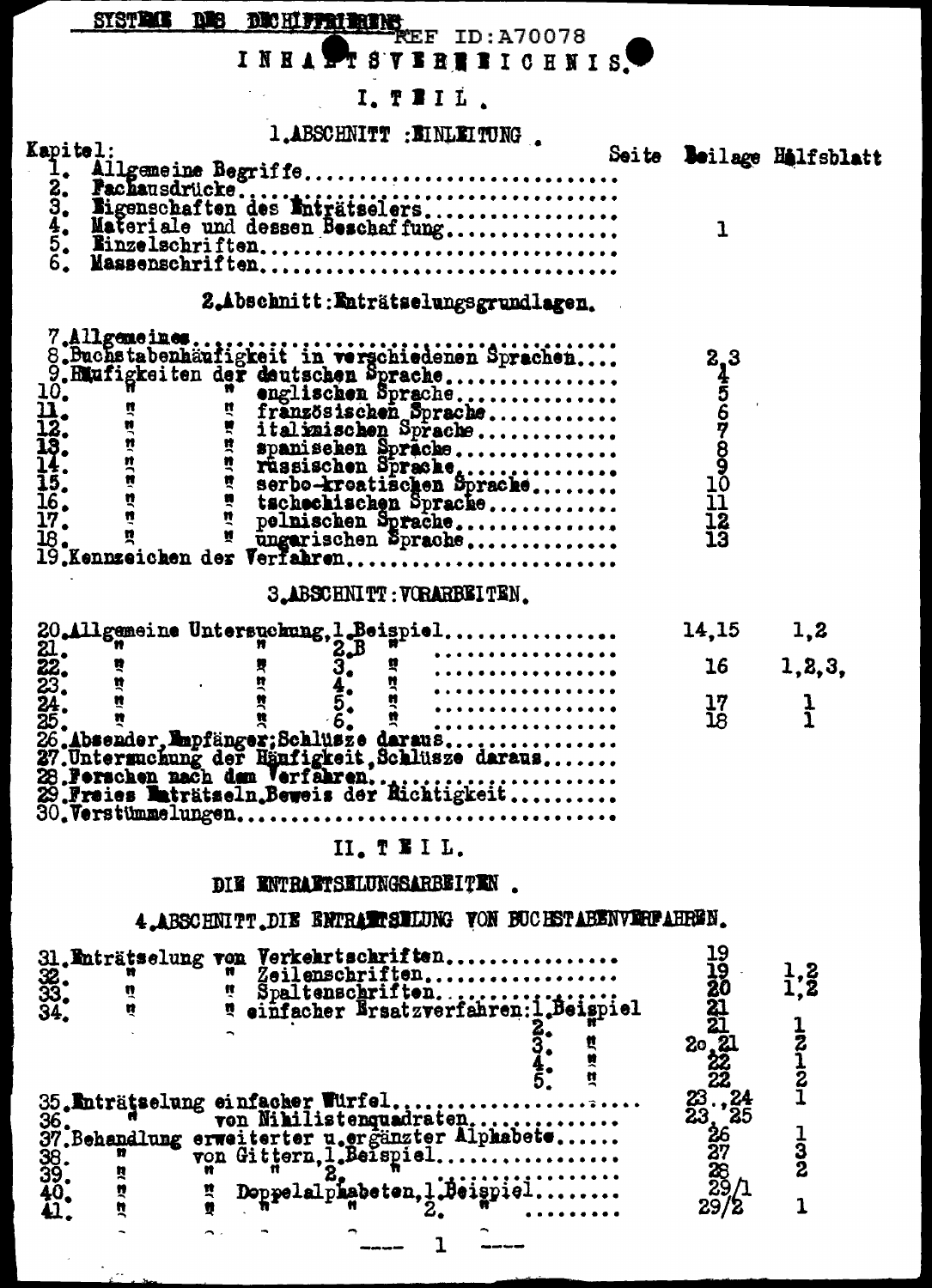|                            |              |                                                                   |   | <b>REF ID:A70078</b>          |                       |                                                                                       |                   |
|----------------------------|--------------|-------------------------------------------------------------------|---|-------------------------------|-----------------------|---------------------------------------------------------------------------------------|-------------------|
|                            |              |                                                                   |   |                               |                       |                                                                                       |                   |
| Kapitel:                   |              |                                                                   |   |                               |                       | Seits Beilage                                                                         | <b>Hilfsblatt</b> |
|                            |              | 42. Enträtselung von Crenfelds Verfahren                          |   |                               |                       | 30.31                                                                                 |                   |
|                            |              | 43. Lösung von Tritheim, I.Beispiel                               |   |                               |                       | $32/\sqrt{3}$ , $33$                                                                  |                   |
|                            |              |                                                                   |   |                               |                       | 34                                                                                    |                   |
|                            |              |                                                                   |   |                               |                       |                                                                                       |                   |
|                            |              | Portas (Napoleons) Verfahren                                      |   |                               |                       |                                                                                       |                   |
|                            |              |                                                                   |   |                               |                       |                                                                                       |                   |
|                            |              |                                                                   |   |                               |                       | 37/4                                                                                  |                   |
|                            |              |                                                                   |   |                               |                       | 387                                                                                   |                   |
|                            |              |                                                                   |   |                               |                       |                                                                                       |                   |
|                            |              |                                                                   |   |                               |                       |                                                                                       |                   |
| ă                          |              |                                                                   |   |                               |                       |                                                                                       |                   |
| 黄 竹 竹                      |              |                                                                   |   |                               |                       | $\cdot$ $\bar{42}$                                                                    |                   |
|                            |              |                                                                   |   |                               |                       | $-43$                                                                                 |                   |
|                            |              |                                                                   |   |                               |                       |                                                                                       |                   |
| $\ddot{q}$                 | $\mathbf{M}$ | Verbesserten                                                      |   |                               |                       |                                                                                       |                   |
| Ř                          | 豐            |                                                                   |   |                               | $n_2$ , $n_3$ , $n_4$ |                                                                                       |                   |
|                            |              | von einfachen Versetzungen                                        |   |                               |                       | $\frac{44}{45/3}$<br>$\frac{45}{46}$                                                  |                   |
| <b>5455595959595555568</b> |              |                                                                   |   |                               |                       | $\begin{array}{c} 46 \\ 49/3 \\ 50, 51, 52 \\ 53, 54, 55 \\ 56/3 \\ 57/2 \end{array}$ |                   |
|                            |              | Kanmchiffres                                                      |   |                               |                       |                                                                                       |                   |
|                            |              |                                                                   |   |                               |                       |                                                                                       |                   |
|                            |              |                                                                   |   |                               |                       |                                                                                       |                   |
|                            |              |                                                                   |   |                               |                       |                                                                                       |                   |
|                            |              |                                                                   |   |                               |                       |                                                                                       |                   |
|                            |              |                                                                   |   |                               |                       |                                                                                       |                   |
| 64.                        |              | mechanischen Verfahren                                            |   |                               |                       |                                                                                       |                   |
|                            |              | 65.Das Luften von Verschleierungen                                |   |                               |                       |                                                                                       |                   |
|                            |              | 65 a.Aufsuchen verborgener Sigelschriften                         |   |                               |                       |                                                                                       |                   |
|                            |              |                                                                   |   |                               |                       |                                                                                       |                   |
|                            |              | 5.ABSCHNITT. ENTRAETSELUNG VON SCHUESSELTAFELN.                   |   |                               |                       |                                                                                       |                   |
|                            |              |                                                                   |   |                               |                       |                                                                                       |                   |
|                            |              | 66.Erkennen und Untersuchung von Schriften nach Tafeln            |   |                               |                       | 58/3                                                                                  |                   |
|                            |              |                                                                   |   |                               |                       | 59,50                                                                                 |                   |
|                            |              |                                                                   |   |                               |                       | 61                                                                                    |                   |
|                            |              |                                                                   |   |                               |                       |                                                                                       |                   |
|                            |              |                                                                   |   |                               |                       |                                                                                       |                   |
|                            |              | 6.ABSCHNITT. ENTRAETSEIUNG VON SCHRIFTEN AUS SCHLUESSELBUECHERN.  |   |                               |                       |                                                                                       |                   |
|                            |              |                                                                   |   |                               |                       |                                                                                       |                   |
|                            |              | 70. Erkennen u.untersuchen von Schriften nach Schlusselbüchern 63 |   |                               |                       |                                                                                       |                   |
|                            |              | 71.Sonderuntersuchung von Schriften aus Sschlüsselbüchern         |   |                               |                       | 64/2,65                                                                               |                   |
|                            |              | 72. Untersuchung von Anfängen und Enden                           |   |                               |                       |                                                                                       |                   |
|                            |              |                                                                   |   |                               |                       | 66,67<br>68,69                                                                        |                   |
|                            |              |                                                                   |   |                               |                       |                                                                                       |                   |
|                            |              |                                                                   |   |                               |                       | 70/2                                                                                  |                   |
|                            |              |                                                                   |   |                               |                       |                                                                                       |                   |
|                            |              | 75. Enträtselung von Zweibüchern                                  |   |                               |                       |                                                                                       |                   |
|                            |              |                                                                   |   |                               |                       |                                                                                       |                   |
|                            |              |                                                                   |   |                               |                       |                                                                                       |                   |
|                            |              |                                                                   |   |                               |                       | 72/2                                                                                  |                   |
|                            |              | O)Umschreibungen (Transscriptionen)                               |   |                               |                       |                                                                                       |                   |
|                            |              |                                                                   |   | Techenoperationen)1.Beispiel. |                       | 73/3                                                                                  |                   |
|                            |              |                                                                   |   |                               |                       | 74/2<br>75/2                                                                          |                   |
|                            | ñ            |                                                                   | か | 3. Beispiel.                  |                       |                                                                                       |                   |
| 80.<br>81.<br>82.          | ú<br>n       | Aufbauschungen.                                                   |   |                               |                       |                                                                                       |                   |
|                            |              |                                                                   |   |                               |                       |                                                                                       |                   |
|                            | Schluszwort. |                                                                   |   |                               |                       |                                                                                       |                   |
|                            |              | $S2chregister$                                                    |   |                               |                       |                                                                                       |                   |
|                            |              | Abkürzüngen                                                       |   |                               |                       |                                                                                       |                   |
|                            |              |                                                                   |   |                               |                       |                                                                                       |                   |
|                            |              |                                                                   |   |                               |                       |                                                                                       |                   |
|                            |              |                                                                   |   |                               |                       |                                                                                       |                   |

 $\ddot{\phantom{a}}$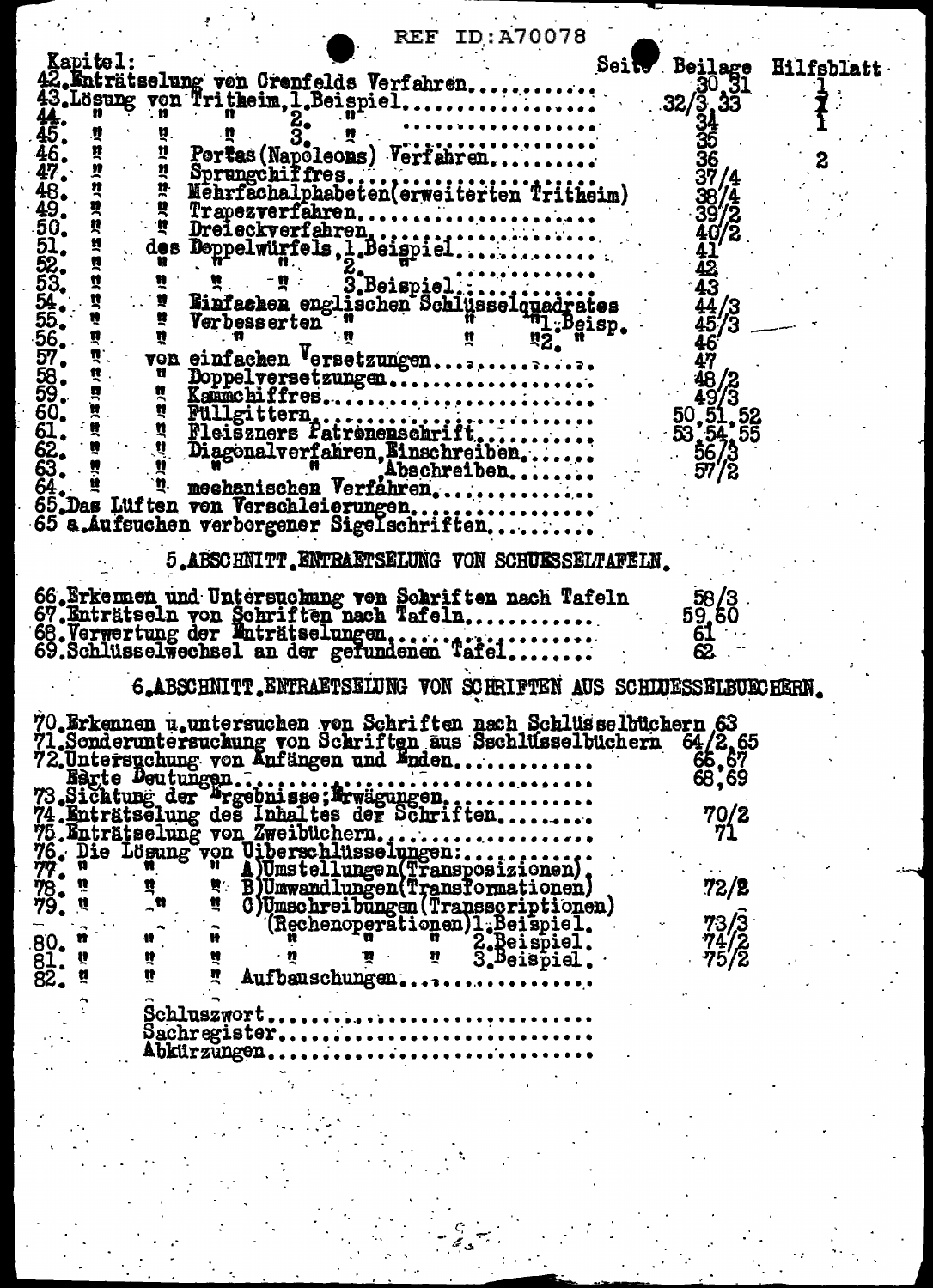KACHTRA-GE

WEIT STATES GENERAL WERE:

| Kapitel:                                                                                                                                                                                                                                            |                                                 | Seiten: Beilagen:            |
|-----------------------------------------------------------------------------------------------------------------------------------------------------------------------------------------------------------------------------------------------------|-------------------------------------------------|------------------------------|
| 18a Hamchirre ouer Schietegitter<br>19a Des Schlüsselsreuz<br>ZJA JES AULETI NAUTAT<br>300 comintern usurate<br>dla Irveiter ter Gassar Zeichencaesar<br>31b Eussencasar mit Usberschlüssel<br>31c Rockinger Peatvortrag Uniffran a.16. Jahrhunaart | ۼ<br>1<br><u>ដែន</u><br>derts Zi davon 15 'eil. | 9а<br>loa<br>lce.            |
| 380 Varbassertes Lihillistenquadrat<br>40a Die Digramtafel,  A                                                                                                                                                                                      |                                                 | 20a<br>23a                   |
| $s$ ; stěm., , , , 2<br>SSb Usberschlüsselung m. Sigramment in I.Zugi-<br>ziffrerl                                                                                                                                                                  |                                                 | <b>Zoa</b><br>25a            |
| II. Unmerdlung in Sigelwörter1<br>III. Verzamter Unberschlüsselung<br>vor Zaniersigeln1<br>IV.Umaralung von Zanien-in Nort-<br>siget u. Verzahnug1                                                                                                  |                                                 | ಸಿಂ<br>25a, 25a,             |
| Jantarijang von Harattereln.<br>$sigel$                                                                                                                                                                                                             | ъ.<br>ሪ                                         | 25:1.<br>$200$ II.           |
| 76a Die Za lenummtarel<br>70e Ti-Trigrammtafel als bi <sub>s</sub> eiveruichter u.Ueber-                                                                                                                                                            | z<br>۵                                          | 27a<br>$2$ '/b<br>2/c, I, II |
| $scality set$<br>70f Liracle-Sigelveruichter von Hornann, Jien 2<br>70g Superior-Verdichter von Tecklenburg, Esipurg<br>70h Tip-Top-Verdichter von NETGEER WARD ABSCHEER TE                                                                         |                                                 | ሪ/α<br>34                    |
| Hamourg &                                                                                                                                                                                                                                           |                                                 | 35<br>ვი<br>31a              |
|                                                                                                                                                                                                                                                     |                                                 | 32,33,                       |

Sperch numerier en Sentnekten webiteln ennanscharten.

FigL